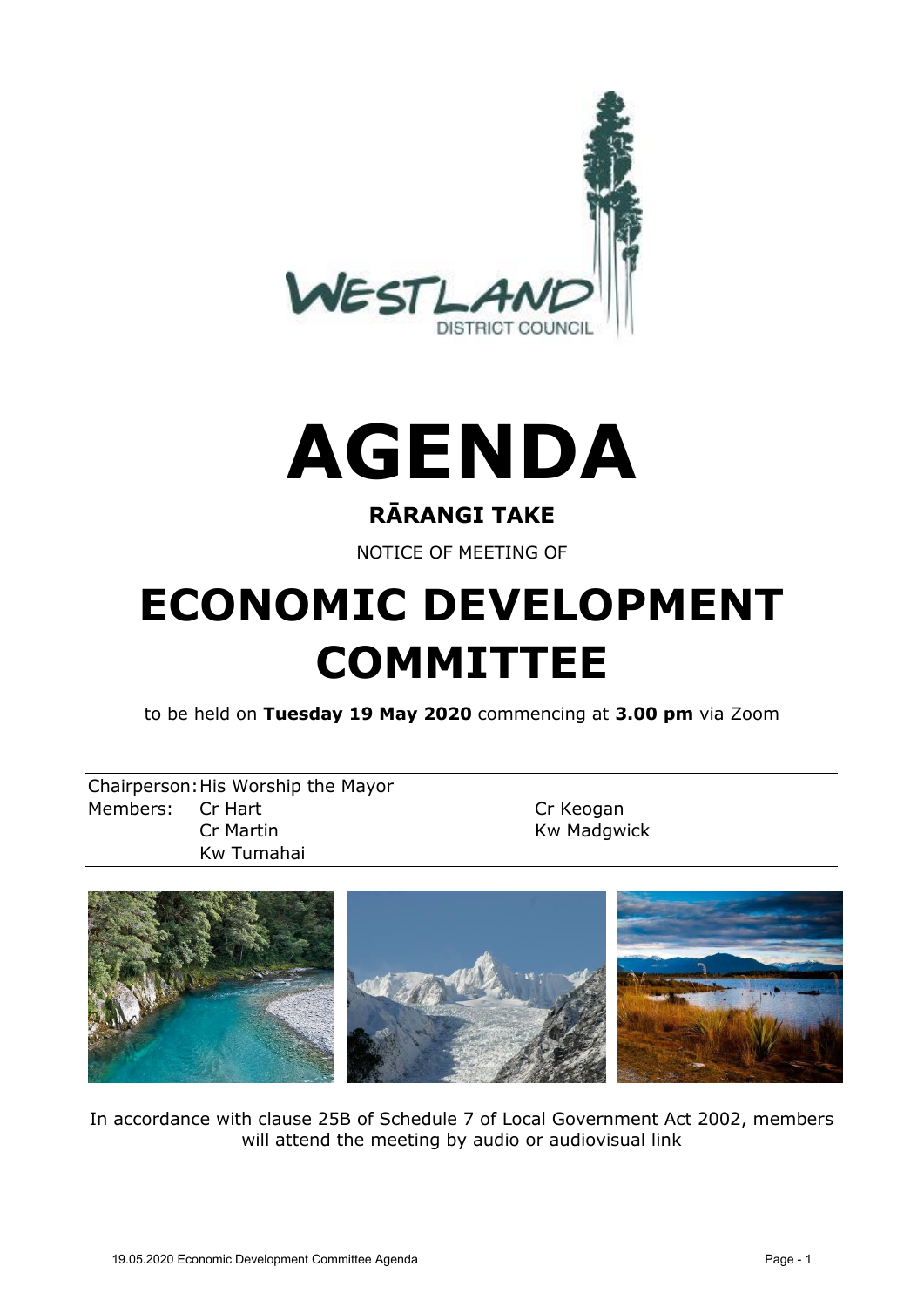# **Council Vision:**

We work with the people of Westland to grow and protect our communities, our economy and our unique natural environment.

## **Purpose:**

The Council is required to give effect to the purpose of local government as prescribed by section 10 of the Local Government Act 2002. That purpose is:

- (a) To enable democratic local decision-making and action by, and on behalf of, communities; and
- (b) To promote the social, economic, environmental, and cultural well-being of communities in the present and for the future.

### **1. NGĀ WHAKAPAAHA APOLOGIES**

(includes leave of absence notification)

#### **2. WHAKAPUAKITANGA WHAIPĀNGA DECLARATIONS OF INTEREST**

Members need to stand aside from decision-making when a conflict arises between their role as a Member of the Council and any private or other external interest they might have. This note is provided as a reminder to Members to review the matters on the agenda and assess and identify where they may have a pecuniary or other conflict of interest, or where there may be a perception of a conflict of interest.

If a member feels they do have a conflict of interest, they should publicly declare that at the start of the meeting or of the relevant item of business and refrain from participating in the discussion or voting on that item. If a member thinks they may have a conflict of interest, they can seek advice from the Chief Executive or the Group Manager: Corporate Services (preferably before the meeting). It is noted that while members can seek advice the final decision as to whether a conflict exists rests with the member.

## **3. NGĀ MENETI O TE HUI KAUNIHERA MINUTES OF MEETINGS**

Minutes circulated separately

#### **4. ACTION LIST** (Page 5)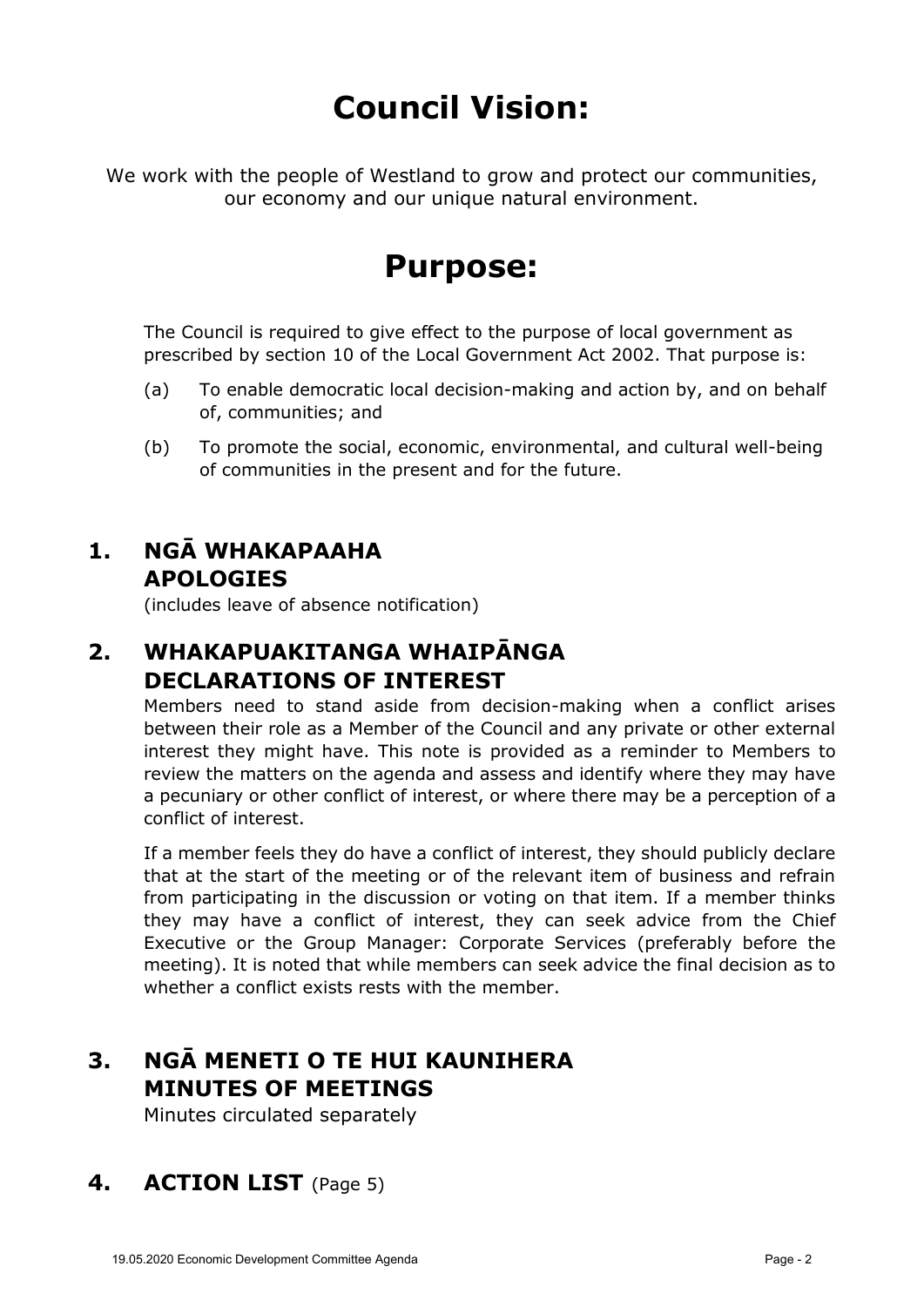### **5. NGĀ TĀPAETANGA PRESENTATIONS**

- **Shovel-ready projects and rural connectivity rollout Nick Manning and Graham Mitchell from Crown Infrastructure** (Presentation circulated separately)
- **Development West Coast Verbal update from Heath Milne from Development West Coast**
- **Provincial Growth Fund Verbal update from Penny Bicknell from Provincial Growth Fund**
- **Independent Committee Members for the Economic Development Committee Verbal discussion from His Worship the Mayor Bruce Smith**

#### **6. KA MATATAPU TE WHAKATAUNGA I TE TŪMATANUI RESOLUTION TO GO INTO PUBLIC EXCLUDED**

(to consider and adopt confidential items)

Resolutions to exclude the public: Section 48, Local Government Official Information and Meetings Act 1987.

The general subject of the matters to be considered while the public are excluded, the reason for passing this resolution in relation to each matter and the specific grounds under Section 48(1) of the Local Government Official Information and Meetings Act 1987 for the passing of the resolution are as follows:

| <b>Item</b><br>No. | <b>General subject</b><br>of each matter<br>to be<br>considered | <b>Reason for</b><br>passing this<br>resolution in<br>relation to each<br>matter | <b>Ground(s) under Section</b><br>48(1) for the passing of this<br>resolution                                                                                                                                               |
|--------------------|-----------------------------------------------------------------|----------------------------------------------------------------------------------|-----------------------------------------------------------------------------------------------------------------------------------------------------------------------------------------------------------------------------|
| 1                  | Confidential<br>Minutes $-21$<br>January 2020                   | Good reasons to<br>withhold<br>exist<br>under Section 7                          | That the public conduct of the<br>relevant part of the proceedings<br>of the meeting would be likely to<br>result in the disclosure of<br>information for which good<br>reason or withholding exists.<br>Section $48(1)(a)$ |
| $\overline{2}$     | <b>WHL Confidential</b><br>Report                               | Good reasons to<br>withhold<br>exist<br>under Section 7                          | That the public conduct of the<br>relevant part of the proceedings<br>of the meeting would be likely to<br>result in the disclosure of<br>information for which good<br>reason or withholding exists.<br>Section $48(1)(a)$ |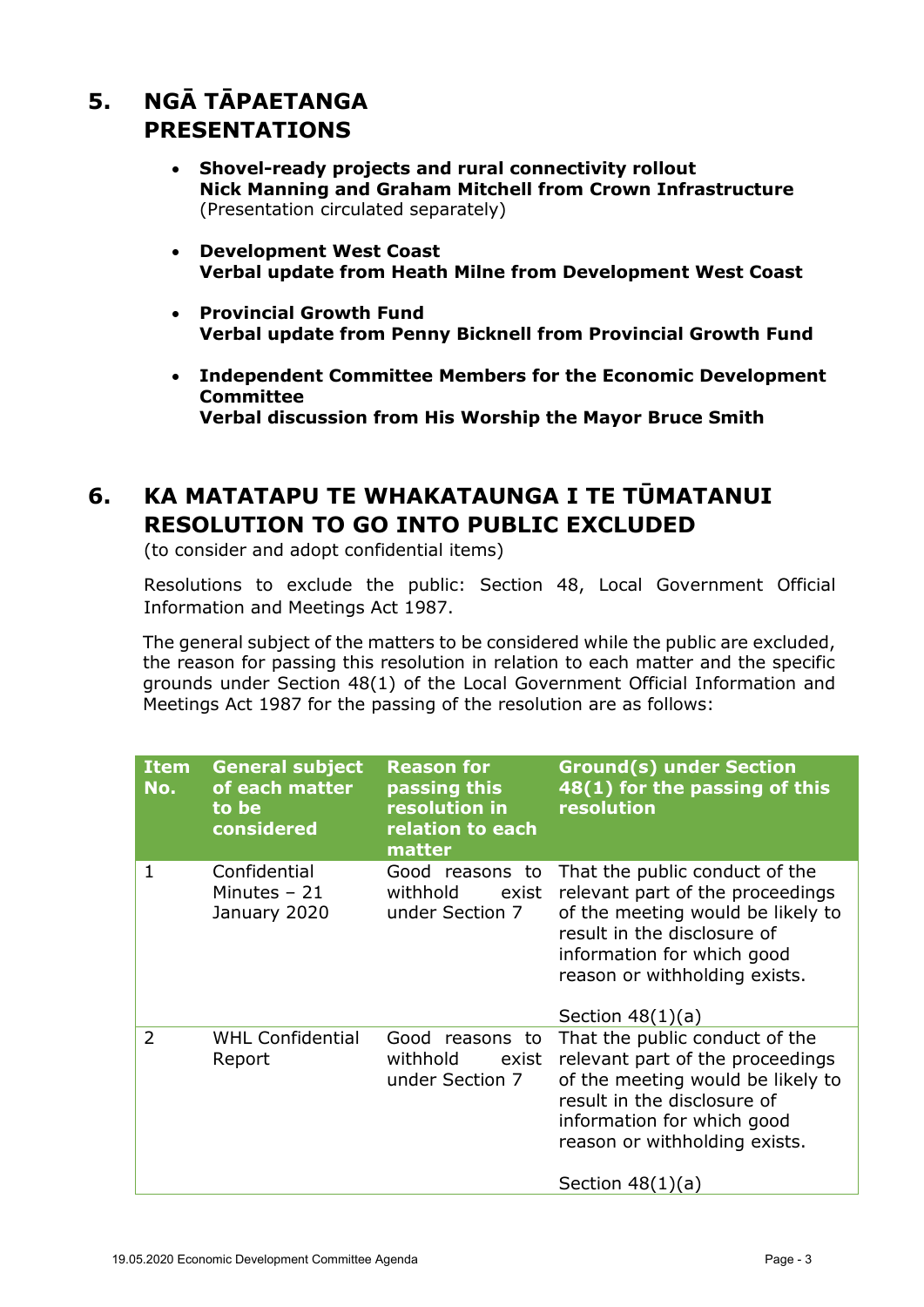| Potential<br>Economic<br>Development<br>Opportunities | withhold | Good reasons to That the public conduct of the<br>exist relevant part of the proceedings<br>under Section 7 of the meeting would be likely to<br>result in the disclosure of<br>information for which good<br>reason or withholding exists. |
|-------------------------------------------------------|----------|---------------------------------------------------------------------------------------------------------------------------------------------------------------------------------------------------------------------------------------------|
|                                                       |          | Section $48(1)(a)$                                                                                                                                                                                                                          |

#### **DATE OF NEXT ECONOMIC DEVELOPMENT COMMITTEE MEETING 14 JULY 2020 COUNCIL CHAMBERS, 36 WELD STREET, HOKITIKA**